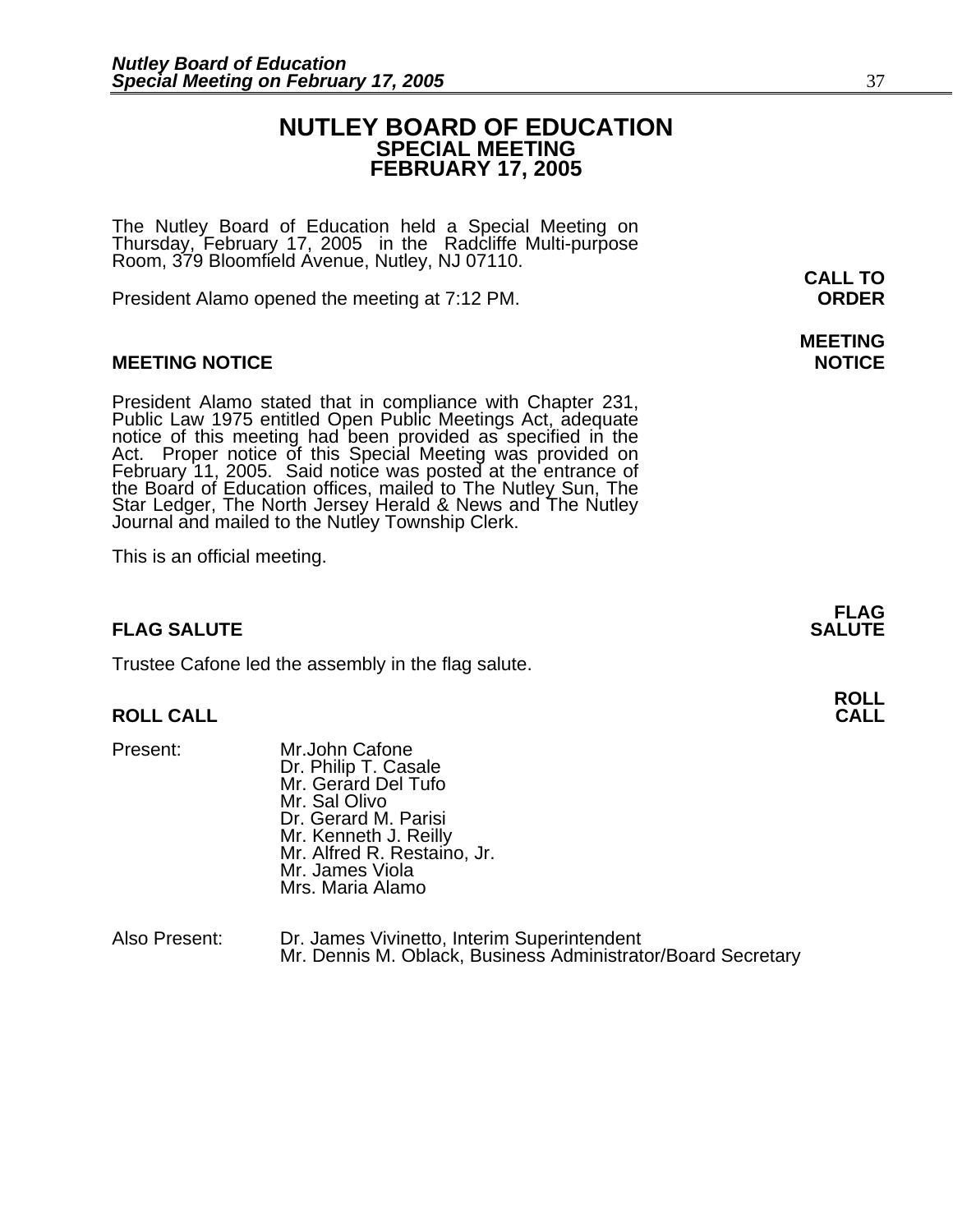President Alamo thanked Dr. Vivinetto for his service as Interim Superintendent.

Dr. Vivinetto expressed his positive feelings for the district and its employees as well as the citizens. He congratulated Mr. Zarra on his appointment and offered his support.

# **HEARING OF CITIZENS (Resolutions Only)** OF **OF CITIZENS**

Resident Vincent Moscaritola commended the Board on the superintendent search and concurred with the Board's decision of appointing Mr. Zarra as Superintendent of Schools.

Resident Alan Thomas congratulated the Board on conducting the superintendent search but expressed his disappointment in the results shown on the Report Card. He stated that the Board and the Superintendent should set higher goals for performance.

Trustee Viola gave an explanation of his vote. He stated that he felt the Board did not adhere to the objectives set at the initiation of<br>the process and did not do everything possible to find an<br>experienced person to fill the Superintendent's position.

# *RESOLUTION*

Trustee Casale moved, and Trustee Cafone seconded, the following resolution. Upon being put to a roll call vote the resolution was approved with the following exception:

1. Trustee Viola voted "No."

President Alamo and Trustees Casale, Restaino, Parisi and Reilly all expressed their confidence in voting for the person they thought was the best qualified for the position.

## APPOINTMENT – Superintendent of Schools **SUPERINTENDENT**

BE IT RESOLVED that the Board of Education approves the appointment of Joseph Zarra as Superintendent of Schools effective February 18, 2005 – June 30, 2008, and

BE IT FURTHER RESOLVED that the Board approves the Employment Contract between the Board of Education and Joseph Zarra as Superintendent of Schools for the period February 18, 2005 – June 30, 2008, and

BE IT FURTHER RESOLVED that the salary for Joseph Zarra as Superintendent of Schools for the remainder of the 2004-05 school year be set at \$140,000 annually prorated.

# **APPOINT**

**HEARING**